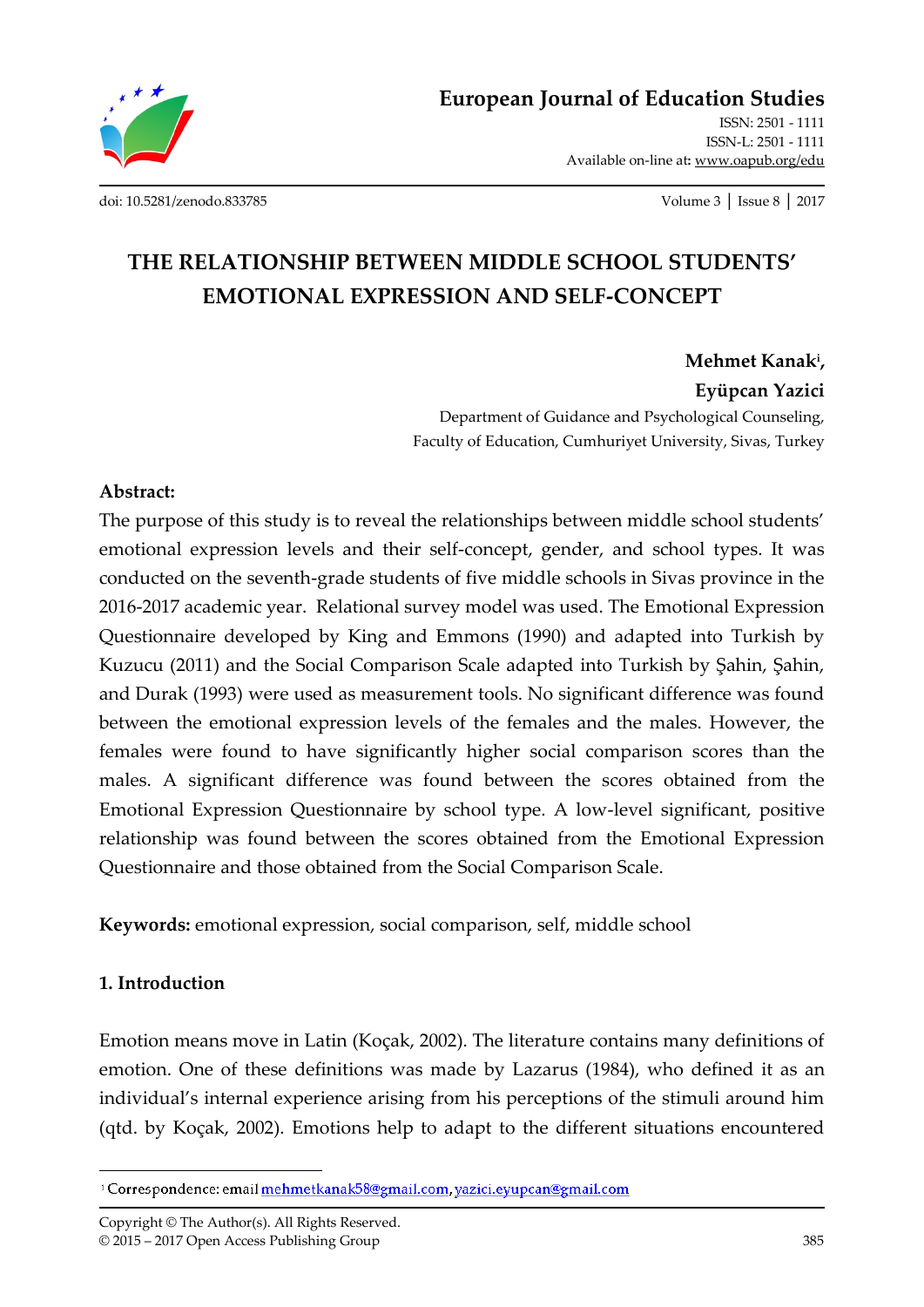and enable to give reactions compatible with important opportunities (Uysal and Satıcı, 2014). Being an important part of the daily life, emotions affect psychological and physiological well-being as well. Repression, which Sigmund Freud lists among defense mechanisms, refers to how emotions transform into unwanted behaviors through distortion or exaggeration when they are not expressed. At this point, the importance of the expression of emotions becomes evident. This is called emotional expression. Emotions start to be destructive once they disrupt the balance of the mind (Goleman and Lama, 2003). Whether they are positive or negative, every emotion has a risk of disrupting the balance of the mind and being destructive. When the people in depression direct their anger out, they may display more developed behaviors than they are capable of; however, anger may lead to traumas and physiological harms when it is not managed well (Lazarus, 1991). What is critical at this point is to have emotional and behavioral balance. Though emotions are expressed with body language and facial expressions besides verbal expressions in the daily life, individuals want to keep them under control sometimes (Kuyumcu, 2011; İşleroğlu, 2012). Although such desire for control is helpful in some situations, it prevents the expression of emotions.

The expression of emotions may be shaped by how an individual perceives himself and his environment. This being the case, it is important to think on selfconcept, which started to be discussed with the development of psychology and has been subject to intense research in recent years (Uran, 2016). It is the broadest concept about self as it involves all perceptions of an individual about himself (qtd. by Korkut-Owen, 2015 from Shavelson, 1976). That is, all statements starting with "I" and including the expressions "according to me," "for me" are about self-concept. Selfconcept is a person's perception of himself. Previous research shows that self-concept is associated with parental attitudes (Sezer, 2010), and that the individuals having a positive self-concept have lower levels of depression (Erözkan, 2004). In other words, environment affects self-concept, which, in turn, affects the subjective well-being of the individual. Subjective well-being should be mentioned more here. Subjective well-being is defined as an individual's experiencing positive emotions more than negative emotions (qtd. by Kasapoğlu and Kış, 2016 from Myres and Deiner, 1995). Adolescence is a critical period for self-concept to be shaped. This is also the period when social comparisons, which are an important part of self, are made. Social comparison is an individual's evaluation of his own abilities and thoughts through comparison with others (Myers, 2015). This is because self does not develop by itself in an isolated environment, but is shaped by the individuals around (Aronson, Wilson, and Akert, 2012). As is seen, self-concept is affected by many environmental and individual factors. Bosma and Jackson (1990) list the eight problems concerning adolescents most as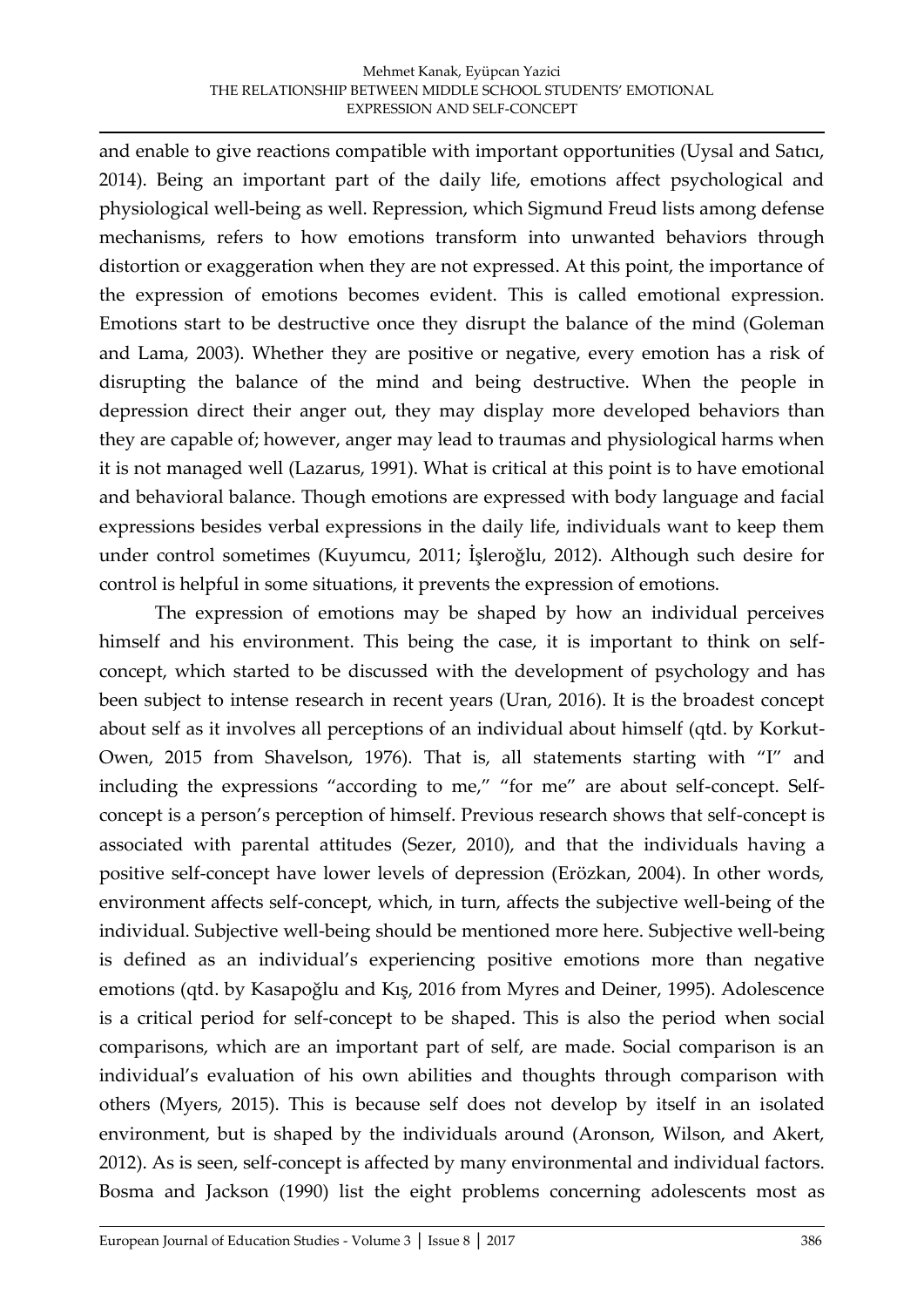follows: opinions about oneself, school, teachers, parents, peers, relations with the opposite sex, free time activities, and future plans.

Emotions and emotional expression level are important parts of an individual's self. It has been proved by research that expression of emotions has many positive influences, and positive self-concept has a positive influence on individuals' psychological well-being. It is considered that there may be a relationship between emotional expression level and self-concept, which can be identified with social comparison level.

#### **2. Purpose**

The purpose of this study is to reveal the relationships between middle school students' emotional expression levels and their self-concepts, gender, and school types. In this regard, some sub-questions of the study are as follows:

- 1. Is there any relationship between students' emotional expression levels and selfconcepts?
- 2. Do students' emotional expression levels vary by gender?
- 3. Do students' self-concepts vary by gender?
- 4. Do students' emotional expression levels vary by school type?
- 5. Do students' self-concepts vary by school type?

It can be predicted that emotional expression levels and self-concepts vary from person to person. It is possible to notice the good or bad news received by some people by looking at their faces, but it is not so easy to realize what some others feel. Self, on the other hand, is a concept considered by Erikson as an important part of personality, having a function of creating a sense of identity, and involving individuality and uniqueness (Burger, 2006). The relationship between emotional expression and selfconcept is an object of curiosity. Preadolescence, which covers middle school years, is a period in which emotional ups and downs are frequently experienced (Santrock, 2012). Students going through this period have complex emotions. Their behaviors of expressing or hiding their different emotions start to take shape in this period. The selfconcepts of students also begin to be shaped in this period. They compare themselves with the individuals in the social environments they are in. Self-concept fluctuates throughout life, and such fluctuation is evident in transition from elementary school to middle school and from middle school to high school (qtd. by Santrock, 2012 from Robins, 2002). In this regard, the relationship between middle school students' levels of expressing their emotions and their self-concepts is important.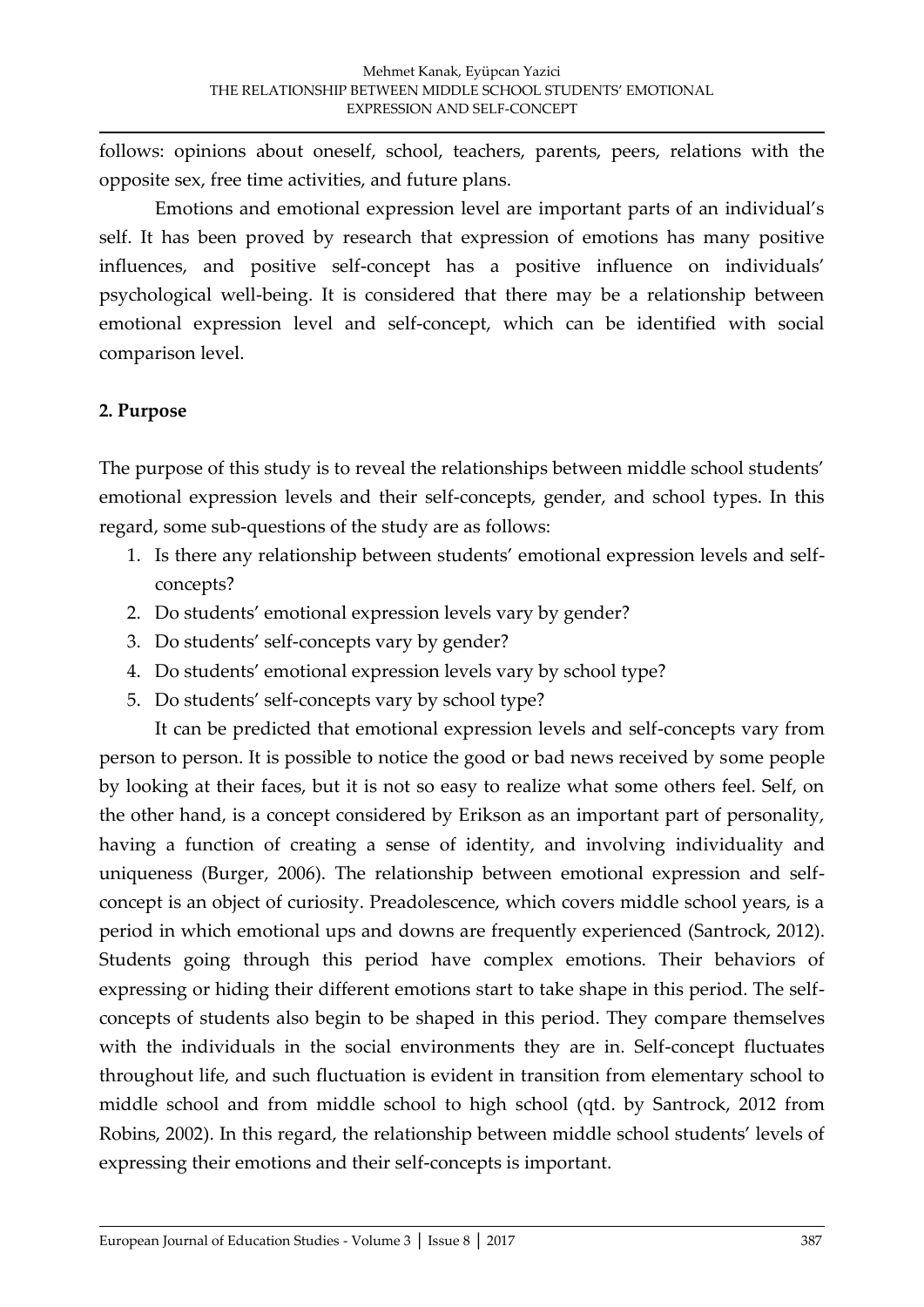#### **2. Method**

This section gives information about the research method employed. It explains the study group, data collection process, data evaluation process, and the statistical techniques applied. Relational survey model was used in the study.

#### **2.1 Study Group**

The study was conducted on the seventh-grade students of five middle schools located in Sivas province in the 2016-2017 academic year. Of 261 participants, 148 were female (56.7%) and 113 were male (43.3%). Of the participants, 66 were attending Kadıburhanettin İmam Hatip Middle School (25.3%), 62 Kurtlapa Middle School (23.8%), 52 Şehit Üsteğmen Nizamettin Sungur Middle School (19.9%), 48 TOKİ Ahmet Yesevi Middle School (18.4%), and 33 Hafik Adem Yavuz Regional Boarding Middle School (12.6%). Maximum variation sampling was used for determining the study group so that different socio-economic levels were represented in it. This method is applied through gathering individuals that are subject to a problem in a small group by ensuring maximum variation (Güler, Halıcıoğlu, and Taşğın, 2015; Yıldırım and Şimşek, 2016).

|                                                  | Frequency | (%)   |
|--------------------------------------------------|-----------|-------|
| Gender                                           |           |       |
| Female                                           | 148       | 56.7% |
|                                                  |           |       |
| Male                                             | 113       | 43.3% |
| School                                           |           |       |
| Kadıburhanettin İmam Hatip Middle School         | 66        | 25.3% |
|                                                  |           |       |
| Kurtlapa Middle School                           | 62        | 23.8% |
|                                                  |           |       |
| Ş.Ü.Nizamaeetin Sungur Middle School             | 52        | 19.9% |
|                                                  |           |       |
| TOKİ Ahmet Yesevi Middle School                  | 48        | 18.4% |
|                                                  | 33        | 12.6% |
| Hafik Adem Yavuz Regional Boarding Middle School |           |       |
|                                                  |           |       |
| <b>Total</b>                                     | 261       | 100%  |

**Table 1:** Students' Distribution by School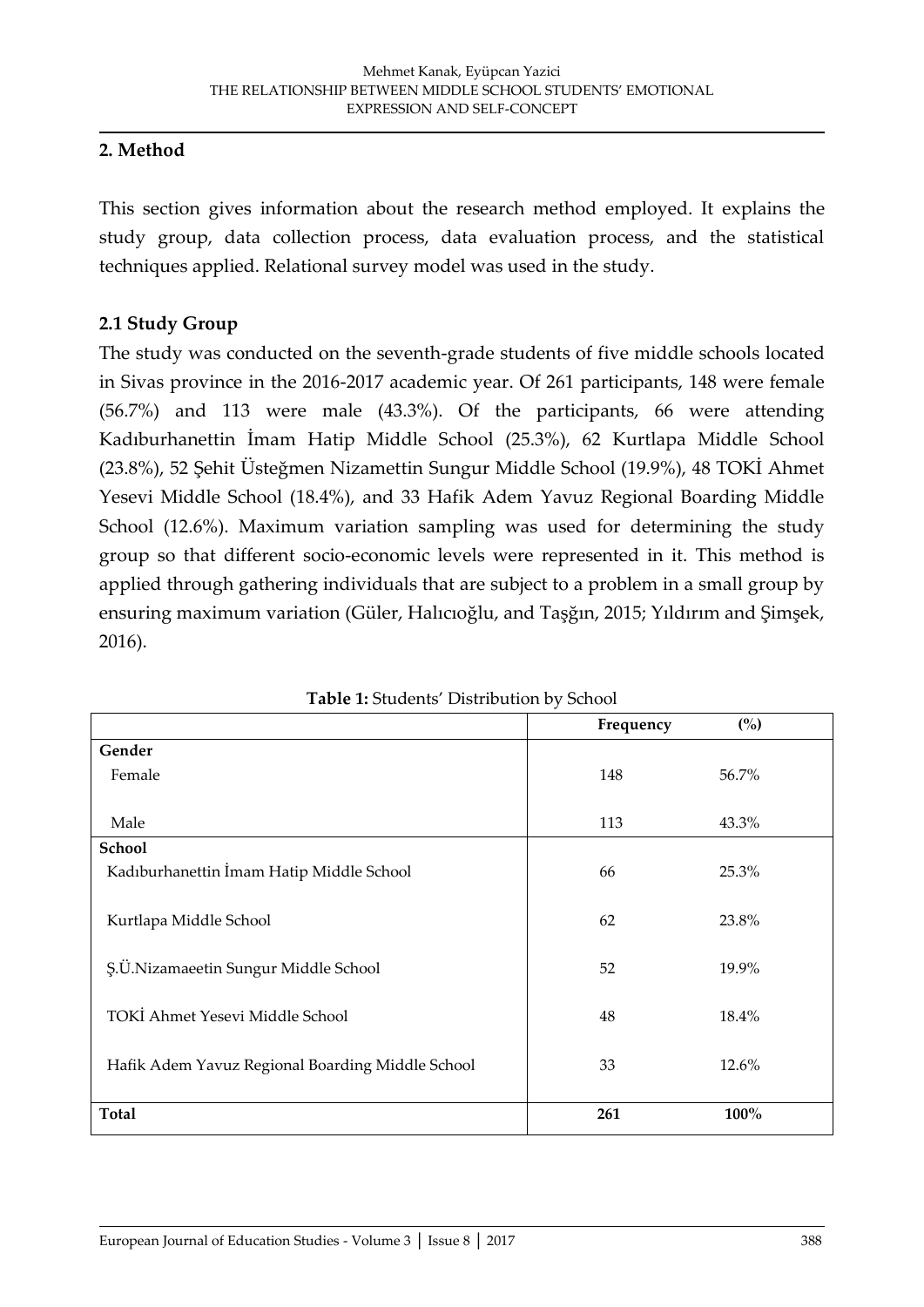#### **2.2 Data Collection Tools**

#### **2.2.1 Emotional Expression Questionnaire (Kuzucu, 2011)**

Developed by King and Emmons (1990), Emotional Expression Questionnaire was adapted into Turkish by Kuzucu (2011). The questionnaire composed of items evaluating how much "positive emotions", "negative emotions", and "closeness" are expressed consist of 16 items. However, the 12<sup>th</sup> item was removed because it had a high factor loading value. Hence, the questionnaire was used in its 15-item version (Kuzucu, 2011). This is a 7-point Likert-type scale ranging from "I strongly disagree" to "I strongly agree". The Cronbach's alpha coefficient of internal consistency was found to be .78.

#### **2.2.2 Social Comparison Scale**

This scale measures how a person perceives his personal characteristics in various dimensions when he compares himself with others. This is a Likert-type scale ranging from 1 to 6. It is made up of 18 items. It is a self-evaluation scale that can be applied to adolescents and adults. Minimum score that can be obtained from the scale is 18, while the maximum one is 108. Higher scores refer to positive self-concepts, whereas lower scores indicate negative self-concepts. Its adaptation, validity, and reliability study was conducted by Şahin, Şahin, and Durak (1993). Its Cronbach's alpha coefficient of reliability was found to be  $\alpha$  .79 by them. For the present study, the internal consistency coefficient of the Social Comparison Scale was found be  $\alpha$  .95.

#### **3. Findings**

This section presents the data obtained from the administration of the measurement tools to the seventh-grade students from five different middle schools located in Sivas province in the 2016-2017 academic year as well as the tables concerning such data.

#### **3.1. Interpretation of Emotional Expression by Gender**

Independent samples t-test was used for exploring whether emotional expression varied by gender. Table 2 below presents the test results.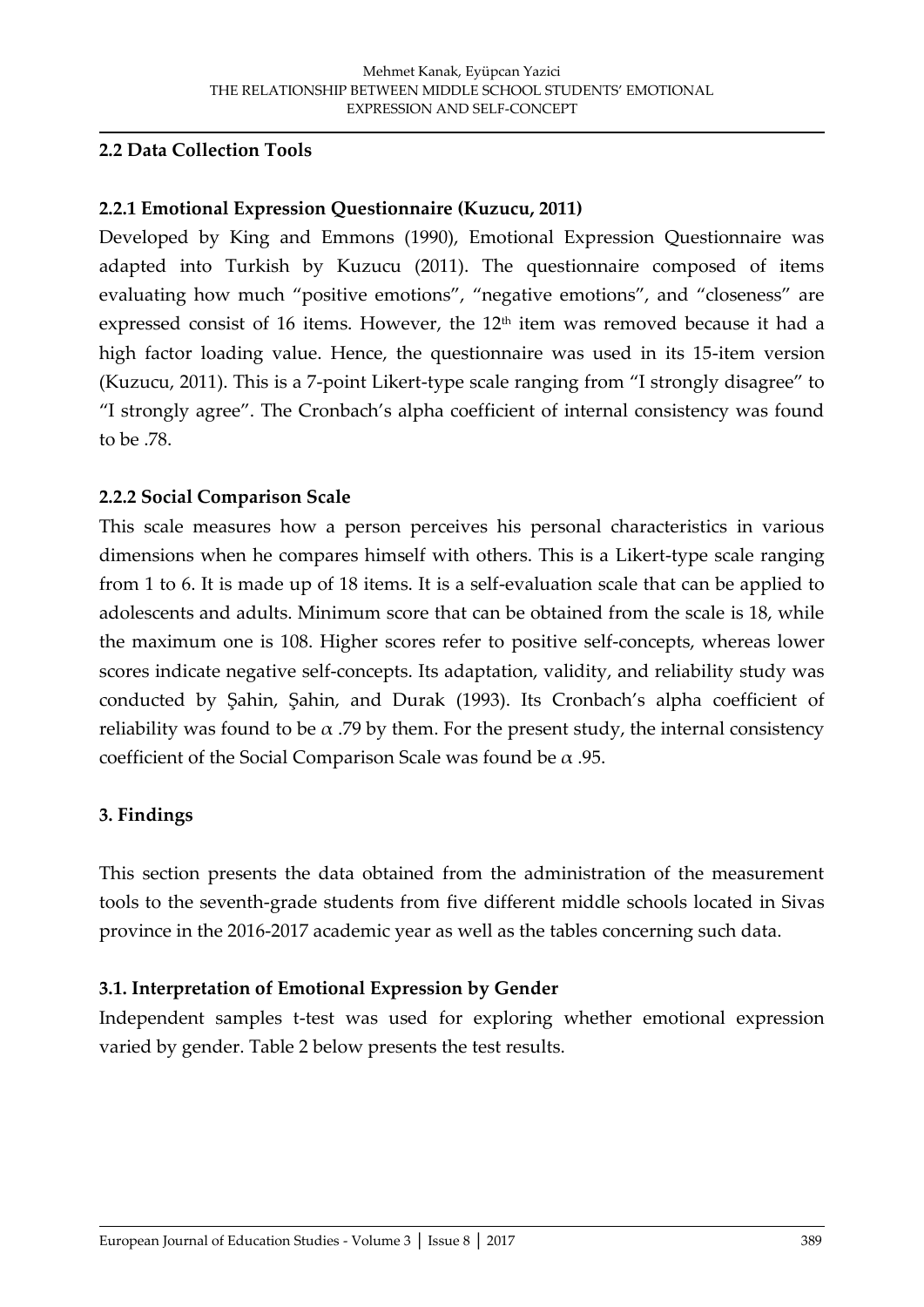#### Mehmet Kanak, Eyüpcan Yazici THE RELATIONSHIP BETWEEN MIDDLE SCHOOL STUDENTS' EMOTIONAL EXPRESSION AND SELF-CONCEPT

| Table 2: Interpretation of Emotional Expression by Gender |        |     |                         |        |     |       |       |
|-----------------------------------------------------------|--------|-----|-------------------------|--------|-----|-------|-------|
|                                                           | Gender | N   | $\overline{\mathbf{X}}$ | SS     | sd  |       | p     |
| EEQ                                                       | Female | 148 | 70.804                  | 13.749 | 259 | 1.805 | 0.883 |
|                                                           | Male   | 113 | 67.716                  | 13.614 |     |       |       |

p>.05

Independent samples t-test indicated no significant difference between the emotional expression scores of the females and the males [t(259)= 1.805; p>.05].

### **3.2. Interpretation of Social Comparison by Gender**

Independent samples t-test was used for exploring whether the Social Comparison Scale scores varied by gender. Table 3 below presents the test results.

| Table 3: Interpretation of Social Comparison by Gender |        |     |                         |        |     |       |       |
|--------------------------------------------------------|--------|-----|-------------------------|--------|-----|-------|-------|
|                                                        | Gender | N   | $\overline{\mathbf{X}}$ | SS     | sd  |       | p     |
| <b>SCS</b>                                             | Female | 148 | 86.763                  | 10.247 | 259 | 1.347 | 0.029 |
|                                                        | Male   | 113 | 84.893                  | 12.143 |     |       |       |
| p<.05                                                  |        |     |                         |        |     |       |       |

Independent samples t-test indicated a significant difference between the social comparison scores of the females and the males in favor of the former [t(259)= 1.347; p<.05].

### **3.3. Examination of Emotional Expression Levels by School**

One-way ANOVA was used for exploring whether emotional expression levels varied by school. Table 4 below presents the test results.

| <b>TWEE H</b> EXMITINGED IT EMPLOYMENT EXPLOSION ECTOD BY BEHOOD |                           |                       |     |                    |      |      |
|------------------------------------------------------------------|---------------------------|-----------------------|-----|--------------------|------|------|
| Sub-Dimension                                                    | <b>Source of Variance</b> | <b>Sum of Squares</b> | sd  | <b>Mean Square</b> | F    | p    |
|                                                                  | Intergroup                | 2500.765              | 4   | 625.191            |      |      |
| EEQ                                                              | Ingroup                   | 46662.209             | 256 | 182.274            | 3.43 | .009 |
|                                                                  | <b>Total</b>              | 49162.973             | 260 |                    |      |      |
| p<.05                                                            |                           |                       |     |                    |      |      |

**Table 4:** Examination of Emotional Expression Levels by School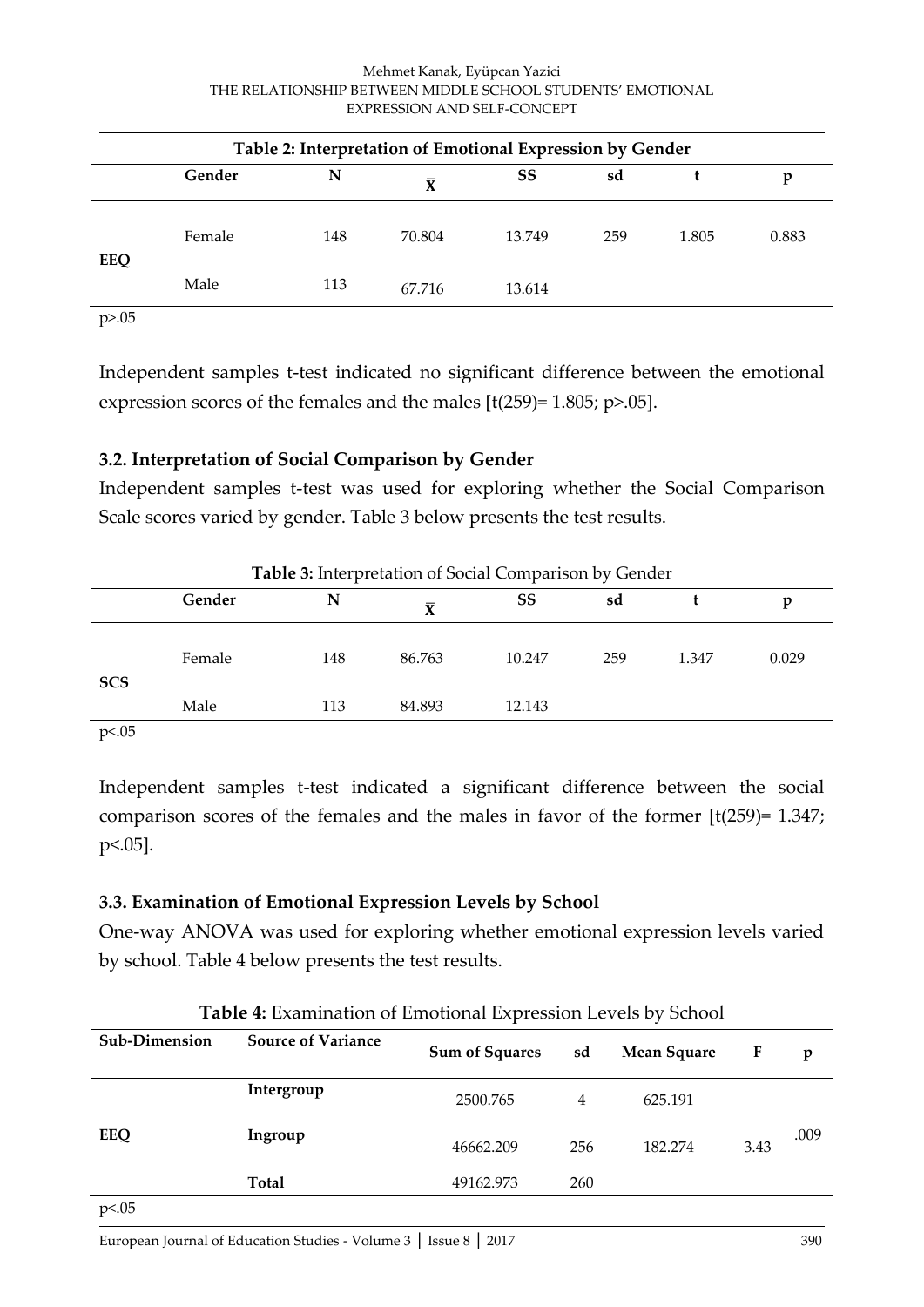According to Table 4, a significant difference was found between the Emotional Expression Questionnaire scores by school (F=3.43; p<.05).

The post-hoc test indicated a significant difference between the emotional expression levels of the students from Kurtlapa Middle School and those of the students from TOKİ Ahmet Yesevi Middle School in favor of the latter.

#### **3.4. Examination of Social Comparison Levels by School**

One-way ANOVA was used for exploring whether social comparison levels varied by school. Table 5 below presents the test results.

| <b>Table 5:</b> Examination of Social Comparison Levels by School |                           |                       |     |             |       |      |
|-------------------------------------------------------------------|---------------------------|-----------------------|-----|-------------|-------|------|
| Sub-Dimension                                                     | <b>Source of Variance</b> | <b>Sum of Squares</b> | sd  | Mean Square | F     |      |
|                                                                   | Intergroup                | 1298.380              | 4   | 324.595     |       |      |
| <b>SCS</b>                                                        | Ingroup                   | 30877.068             | 256 | 120.610     | 2.691 | .032 |
|                                                                   | Total                     | 32174.448             | 260 |             |       |      |

p<.05

According to Table 5, a significant difference was found between the Social Comparison Scale scores by school (F=2.691; p<.05).

The post-hoc test indicated a significant difference between the social comparison levels of the students from Şehit Üsteğmen Nizamettin Sungur Middle School and those of the students from Kadıburhanettin İmam Hatip Middle School in favor of the former. This also implies more positive self-concepts among the former.

## **3.5. Examination of the Relationship Between Emotional Expression Scores and Social Comparison Scores**

The correlation method was used for examining the relationship between the emotional expression scores and the social comparison scores.

**Table 6:** The Relationship Between the Emotional Expression Scores and the Social Comparison Scores

| <b><i><u>JULIAL CULIPALISUL JULIUS</u></i></b> |                  |     |      |         |
|------------------------------------------------|------------------|-----|------|---------|
|                                                | <b>Total EEQ</b> |     |      |         |
| <b>Total SCS</b>                               |                  | 261 | .042 | $.126*$ |
| $n \times 05$                                  |                  |     |      |         |

p<.05

Table 6 demonstrates a low-level, significant positive relationship ( $p<05$ ;  $r=126$ ) between the scores obtained from the Emotional Expression Questionnaire and those obtained from the Social Comparison Scale.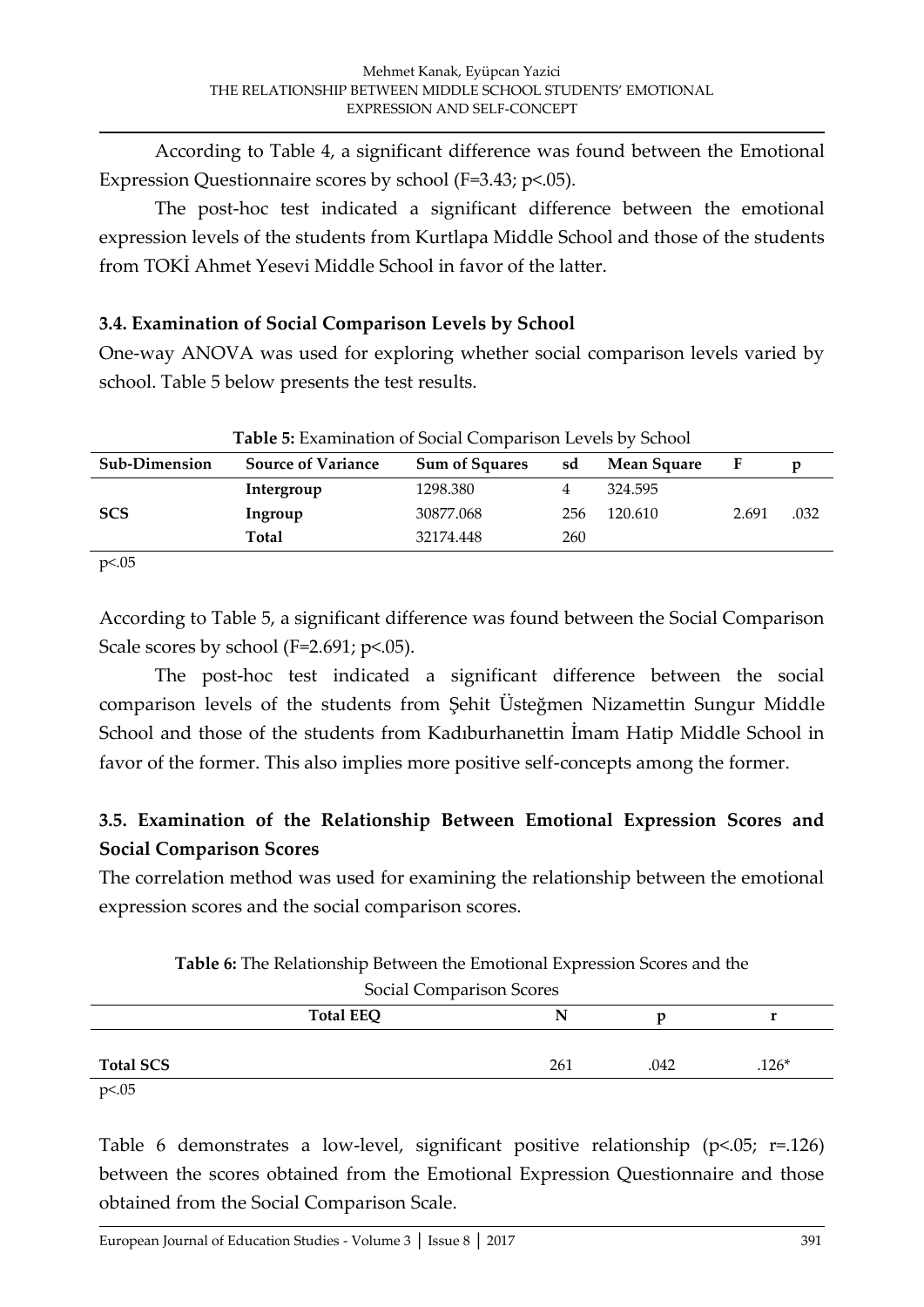Here, the Emotional Expression Questionnaire was examined as a whole without considering its sub-dimensions, and a significant relationship was found.

| Table 7: The Relationship Between the Scores Obtained from the Sub-Dimensions of |     |      |      |  |  |
|----------------------------------------------------------------------------------|-----|------|------|--|--|
| Emotional Expression and the Social Comparison Scores                            |     |      |      |  |  |
| <b>Positive Emotions</b><br><b>Negative Emotions</b><br><b>Closeness</b>         |     |      |      |  |  |
| <b>Total SCS</b>                                                                 | 121 | .087 | .082 |  |  |

As is seen in Table 7, the correlation method was applied to the sub-dimensions of the Emotional Expression Questionnaire as well, but no significant relationship was detected between the scores obtained from these sub-dimensions and the social comparison scores (p>.05).

#### **4. Discussion and Conclusion**

This study was conducted to reveal the relationships between middle school students' emotional expression levels and their self-concepts, gender, and school types. "Emotional expression" and "expression of emotions" were synonymously used throughout the text. Also, as self-concept was measured through the Social Comparison Scale, these concepts were often used interchangeably.

The literature contains a lot of studies dealing with the expression of emotions. First, as emotional awareness rises, emotional expression increases as well (Kuyumcu, 2011; Mete-Otlu, İkiz, and Asıcı, 2016). Also, as emotional expression goes up, marital satisfaction rises (Tutarel-Kışlak and Göztepe, 2012) and subjective well-being, selfrespect, and social self-efficacy expectation are positively affected (İşleroğlu, 2012). Previous research shows that as emotional expression increases, levels of resilience, strength, and assertiveness also increase (Çelik, 2013), and that emotional expression is negatively associated with desire for revenge (Uysal and Satıcı, 2014) and aggressiveness (Adıgüzel, 2012). The benefits of expression of emotions are evident.

Self-respect is a predictor of subjective well-being (Doğan and Eryılmaz, 2013). Previous research reports that there is a significant relationship between self-concept and school success (Yıldırım, 2016) and that although the students to take the university entrance exam mostly do not have negative perceptions of themselves when they compare themselves with others, gender, socio-economic variables, and repetitive taking of the exam negatively influence self-concept and this affects the frequency of psychological symptoms as well (Barlas, Karaca, Onan, and Işıl, 2010).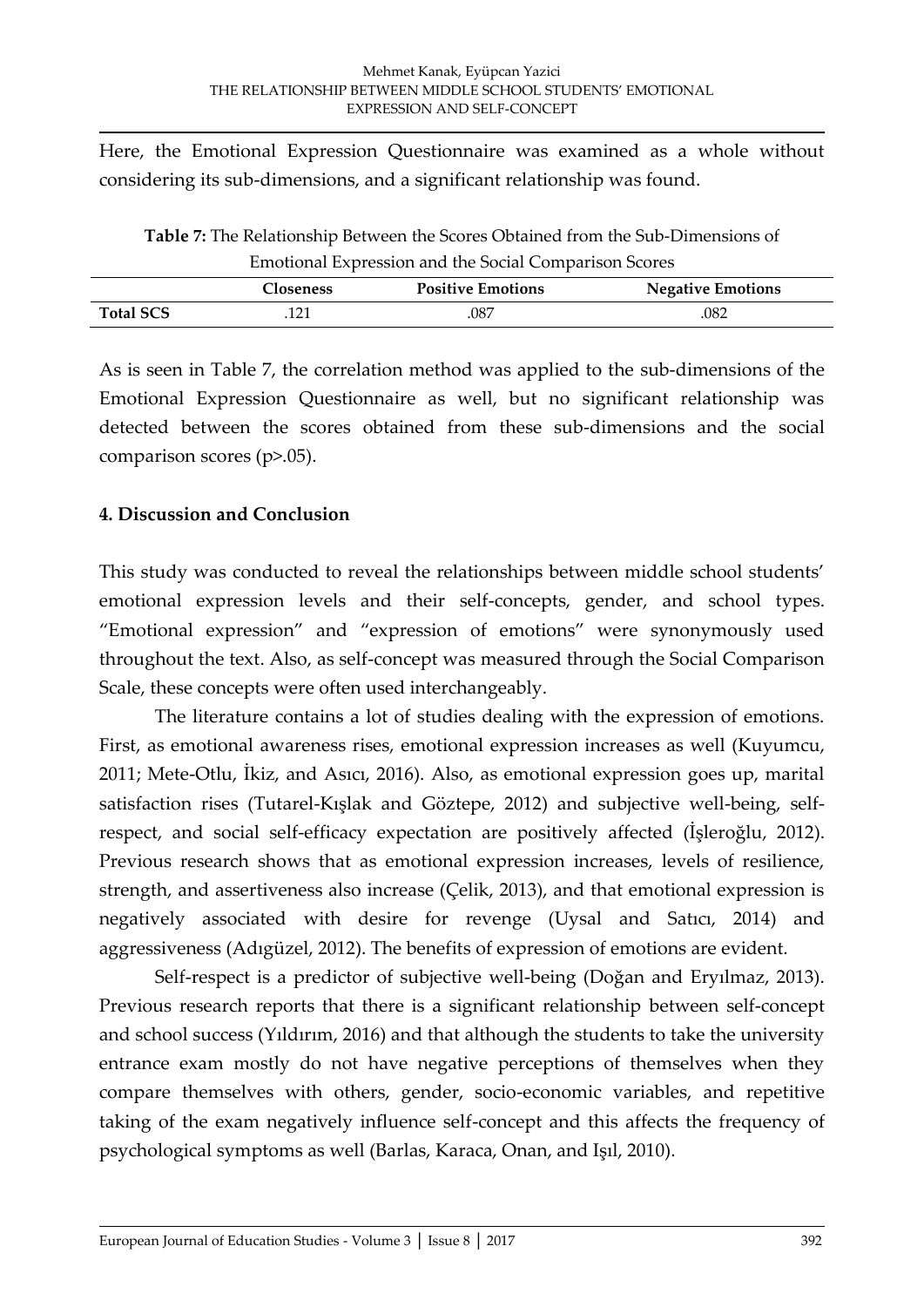The study was conducted on the seventh-grade students of five middle schools located in Sivas province in the 2016-2017 academic year. Of 261 participants, 148 were female (56.7%) and 113 were male (43.3%). Of the participants, 66 were attending Kadıburhanettin İmam Hatip Middle School (25.3%), 62 Kurtlapa Middle School (23.8%), 52 Şehit Üsteğmen Nizamettin Sungur Middle School (19.9%), 48 TOKİ Ahmet Yesevi Middle School (18.4%), and 33 Hafik Adem Yavuz Regional Boarding Middle School (12.6%). The reason for the seventh-grade students to be chosen was the intention to represent a typical middle school student. Fifth and sixth graders may not be old enough for the adolescence period. Eighth graders, on the other hand, may be suffering from stress due to TEOG (transition from primary to secondary education) exam. Therefore, the seventh graders were considered more appropriate for a strong representation.

In the present study, no significant difference was found between the females and the males in terms of emotional expression  $[t(259)= 1.805; p>0.05]$ . However, the females were seen to have significantly higher social comparison scores than the males [t(259)= 1.347; p<.05]. Though higher emotional expression among the females was an expected result, no significant difference was found between the females and the males. Significantly higher self-concepts among the females may be indicating that gender roles have started to change.

A low-level, significant positive relationship was found between the scores obtained from the Emotional Expression Questionnaire and those obtained from the Social Comparison Scale ( $p$ <.05;  $r$ =.126). That is, the middle school students who can express their emotions have positive self-concepts. The results of one-way ANOVA indicate significant differences between the schools in terms of emotional expression (F=3.43; p<.05) and social comparison (F=2.691; p<.05) scores. The post-hoc test results indicated significantly higher emotional expression scores among TOKİ Ahmet Yesevi Middle School students compared to Kurtlapa Middle School students. The fact that Kurtlapa Middle School is a village school may cause students to grow up in a more closed environment, where it is not possible for them to express their emotions. This may have been influential on the low emotional expression scores among the students from this school. However, it is interesting that the scores obtained by the students from Kurtlapa Middle School, which is a village school, are not significantly different from the scores obtained by the students from Kadıburhanettin İmam Hatip Middle School, which is a school located in a very central area, but are statistically different from the scores obtained by the students from TOKİ Ahmet Yesevi Middle School, which is situated at a far corner of the city.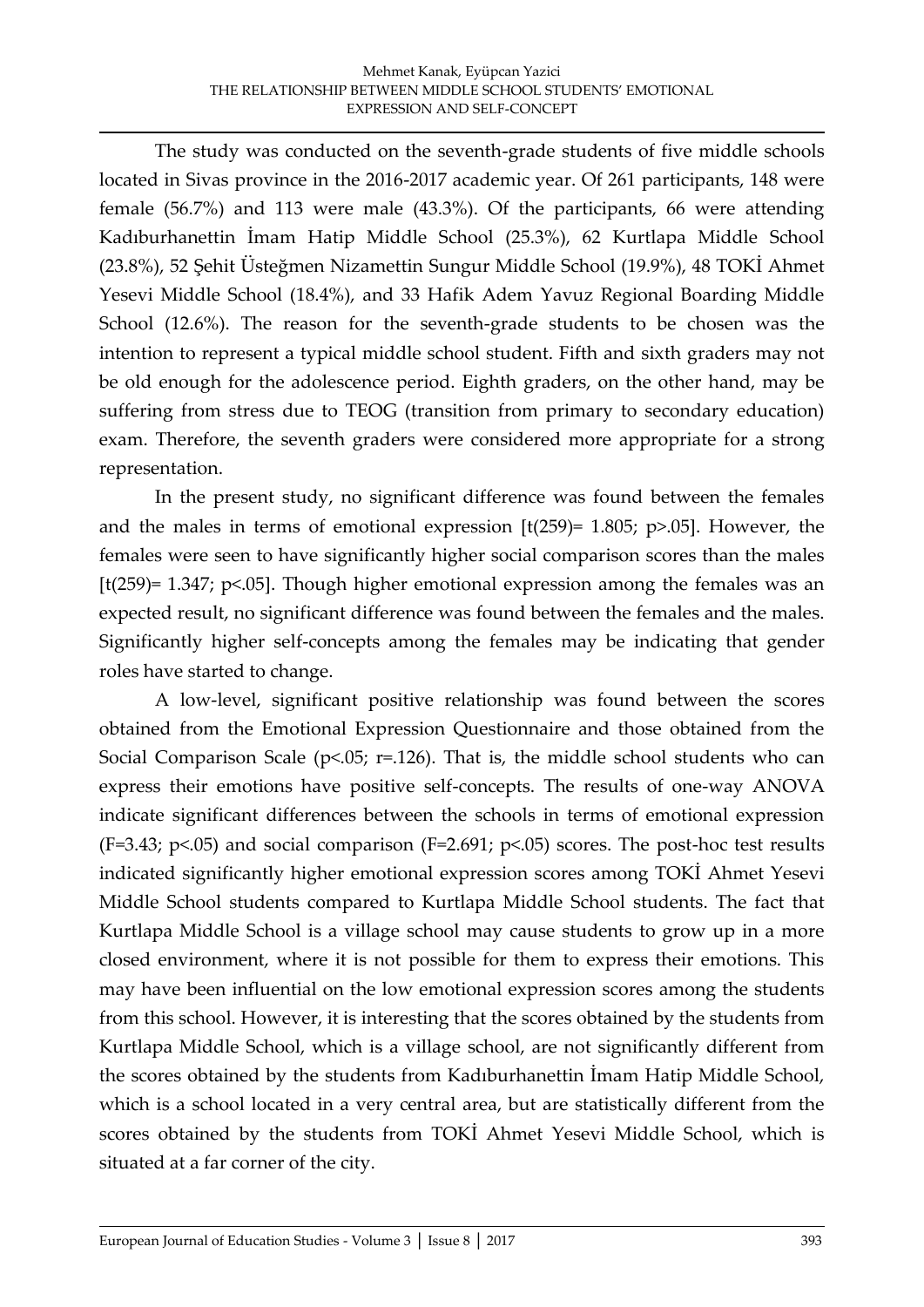The students from Şehit Üsteğmen Nizamettin Sungur Middle School were found to have significantly higher social comparison scores and those from Kadıburhanettin İmam Hatip Middle School. This implies more positive self-concepts among the students from Şehit Üsteğmen Nizamettin Sungur Middle School. The students from this school, which is located in an environment with a low socioeconomic level, have significantly more positive self-concepts than the students from Kadıburhanettin İmam Hatip Middle School, which has quite a central location.

The findings of the present study may attract attention to changing gender roles. Gender involves the roles, expectations, and behaviors attributed to individuals in relation to biological sex (MEB, 2013). For example, girls are socially expected to play with dolls, whereas boys are socially expected to play with toy cars. However, many societies attribute more passive roles to girls than boys. In most cultures, women have less power, lower status, and fewer resources than men (qtd. by Santrock, 2012 from UNICEF, 2011). This manifests itself in females' self-concepts as well, and females have more negative self-concepts than males (Sezer, 2010). However, in the present study, the females' self-concepts were found to be higher than those of the males. This may be implying a change in gender roles. In addition, most of the studies dealing with emotional expression have been conducted on adults and young adults and report that females have higher emotional expression than males (Tutarel-Kışkal et al., 2012; Mete-Otlu et al., 2016; Uysal et al., 2014; Çelik, 2013; Kuyumcu, 2011; Uçar, 2016). The fact that the findings of the present study indicate no significant difference between the females and the males reveals the need for research on early ages on this issue. The results based on school types are noteworthy, and the importance of school types should not be ignored in future research focusing on the relationship between emotional expression and self-concept. The development of an individual's self is influenced by the behaviors of people around him and interpersonal relations a lot (Özgüven, 2012). Surely, such interpersonal relations are affected by the location of the school, teachers' characteristics, and so on. As a matter of fact, the findings of the study show that emotional expression and self-concept are influenced by school type. Finally, the positive relationship between emotional expression and self-concept, which was the basic hypothesis, was proved, though at a low level.

#### **References**

1. Adıgüzel, G. (2012). Üniversite Öğrencilerinin Saldırganlık Düzeylerinin Empatik Eğilim, Duyguları İfade Etme ve Öz-Anlayış Açısından İncelenmesi [An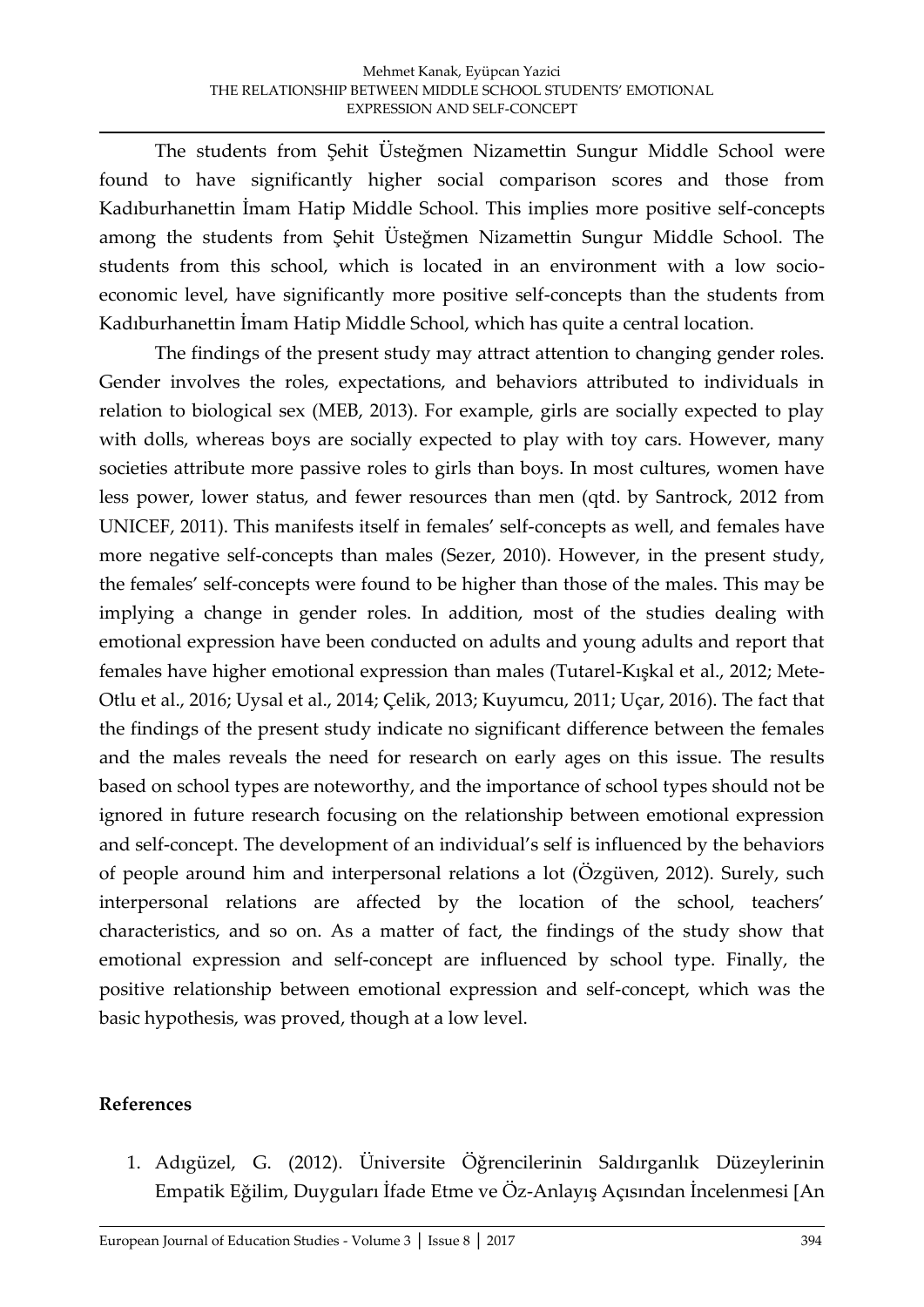Investigation of University Students' Aggression Levels in Terms of Emphatic Tendency, Expression of Emotions, and Self-Understanding]. Selçuk University Graduate School of Educational Sciences, Department of Educational Sciences, Division of Psychological Counseling and Guidance. Konya.

- 2. Aronson, E., Wilson, T. D., and Akert, R. M. (2012). *Sosyal psikoloji [Social psychology]*. (O., Gündüz, Trans.). Kaknüs Yayınları.
- 3. Barlas, G., Karaca, S., Onan, N., and Işıl, Ö. (2010). Üniversite Sınavına Hazırlanan Bir Grup Öğrencinin Kendilik Algıları ve Ruhsal Belirtileri Arasındaki İlişki [The Relationship Between Self-Perception and Psychiatric Symptoms in a Group of Students Preparing for the University Entrance Examination]. *Psikiyatri Hemşireliği Dergisi. 1*(1). 18-24.
- 4. Bosma, H. & Jackson, S. (1990). *Coping and Self Concept in Adolescence*. Springer-Verlag: Berlin. ISBN-13: 978-3-642-75224-7 e-ISBN-13: 978-3-642-75222-3 DOI: 10.1007/978-3-642-75222-3.
- 5. Burger, J.M. (2006). *Kişilik [Personality]*. İnan Deniz Erguvan Sarıoğlu (Trans.). Istanbul: Kaknüs.
- 6. Çelik, E. (2013). Lise Son Sınıf Öğrencilerinin Yılmazlık Özelliklerinin Duygusal Dışavurum Açısından İncelenmesi [An Investigation of Resilience Characteristics of Senior High School Students Through Emotional Expression]. *Atatürk Üniversitesi Sosyal Bilimler Enstitüsü Dergisi. 17(*2). 221-236.
- 7. Erözkan, A. (2004). Lise Öğrencilerinin Sosyal Karsılaştırma Ve Depresyon Düzeylerinin Bazı Değişkenlere Göre İncelenmesi [An Investigation of High School Students' Social Comparison and Depression Levels in Terms of Some Variables]. *Muğla Sıtkı Koçman Üniversitesi Sosyal Bilimler Enstitüsü Dergisi*. *13*. 1- 18.
- 8. Güler, A., Halıcıoğlu, M. B., and Taşğın, S. (2015). Sosyal *Bilimlerde Nitel Araştırma [Qualitative Research in Social Sciences]*. Ankara: Seçkin Yayıncılık.
- 9. İşleroğlu, S. (2012). Lise Öğrencilerinde Öznel İyi Oluşun Benlik Saygısı, Sosyal Yetkinlik Beklentisi ve Duyguları İfade Etme Eğilimine Göre Yordanması [Predicting Subjective Well-Being among High School Students According to Self-Esteem, Social Self-Efficacy and Tendency to Express Emotions]. Ege University Institute of Social Sciences, Department of Psychological Counseling and Guidance]. Izmir.
- 10. Kasapoğlu, F. and Kış, A. (2016). Öznel İyi Oluşun Cinsiyet Açısından Incelenmesi: Bir Meta-Analiz Çalışması [Investigating the Subjective Well-Being] in terms of Gender: A Meta-Analysis]. *Mersin Üniversitesi Eğitim Fakültesi Dergisi. 12*(3). 770-782. DOI:<http://dx.doi.org/10.17860/mersinefd.282379>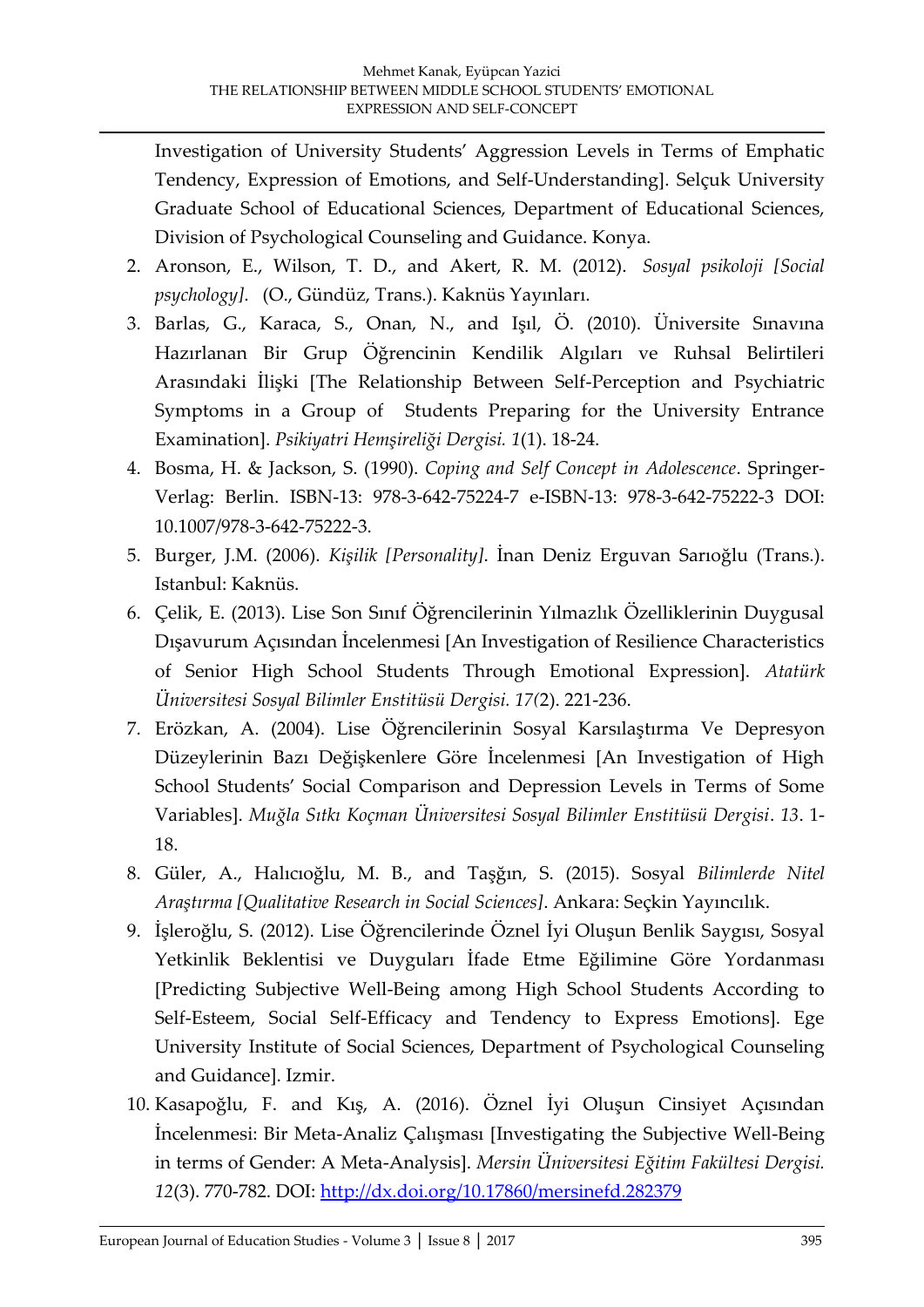- 11. Koçak, R. (2002). Aleksitimi: Kuramsal Çerçeve, Tedavi Yaklaşımları ve İlgili Araştırmalar [Alexithymia: Theoretical Framework, Treatment Approaches, and Related Research]. *Ankara Üniversitesi Eğitim Bilimleri Fakültesi Dergisi. 1-2*(135). 183-212.
- 12. Korkut-Owen, F. (2015). *Okul Temelli Önleyici Rehberlik ve Psikolojik Danışma [School-Based Preventive Guidance and Psychological Counseling]*. Ankara: Anı.
- 13. Kuyumcu, B. (2011). Üniversite Öğrencilerinin Duygusal Farkındalık, Duyguları İfade Etme, Benlik Kurgusu ve Öznel İyi Oluş Durumları Arasındaki İlişkinin İncelenmesi [An Investigation of the Relationships Between University Students' Emotional Awareness, Expression of Emotions, Self-Construal, and Subjective Well-Being]. *Uluslar arası Sosyal Bilimler Eğitimi Dergisi. 1*(2). 104-113.
- 14. Kuzucu, Y. (2011). Duyguları İfade Etme Ölçeğinin Uyarlanması: Geçerlik ve Güvenirlik Çalışması [Adaptation of Emotional Expression Questionnaire: Validity and Reliability Study]. *Kastamonu Eğitim Dergisi. 19*(3). 779-792.
- 15. Kuzucu, Y. (2006). Duyguları Fark Etmeye ve İfade Etmeye Yönelik Bir Psiko-Eğitim Programının, Üniversite Öğrencilerinin Duygusal Farkındalık Düzeylerine, Duygularını İfade Etme Eğilimlerine, Psikolojik ve Öznel İyi Oluşlarına Etkisi [The Effect of a Psycho-Education Program of Emotional Awareness and Emotional Expression on University Students' Emotional Awareness Levels, Tendency to Express Emotions, and Psychological and Subjective Well-Being]. Ankara University Graduate School of Educational Sciences, Department of Educational Sciences, Division of Psychological Services in Education, Program of Psychological Counseling and Guidance. Ankara.
- 16. Lama, D. & Goleman, D. (2003). *Destructive Emotions: How Can We Overcome Them?* New York: Bantam Book.
- 17. Lazarus, R. S. (1991). *Emotion & Adaptation*. New York: Oxford University Press. ISBN 0-19-506994-3.
- 18. MEB. (2013). Çocuk Gelişimi ve Eğitimi [Child Development and Education]. Ankara.
- 19. Mete-Otlu, B., İkiz, E., and Asıcı, E. (2016). Duyguları Fark Etme ve İfade Etme Psiko-Eğitim Programının Psikolojik Danışman Adaylarının Öz-Duyarlılık Düzeyine Etkisi [The Effects of the Psycho-Education Program of Emotional Awareness and Expression on the Counselor Trainees' Self-Compassion Levels]. *Elektronik Sosyal Bilimler Dergisi. 15*(56). 273-283. ISSN:1304-0278.
- 20. Myers, D.G. (2015). *Sosyal Psikoloji [Social Psychology].* (S.Akfırat, Trans.). Ankara: Nobel.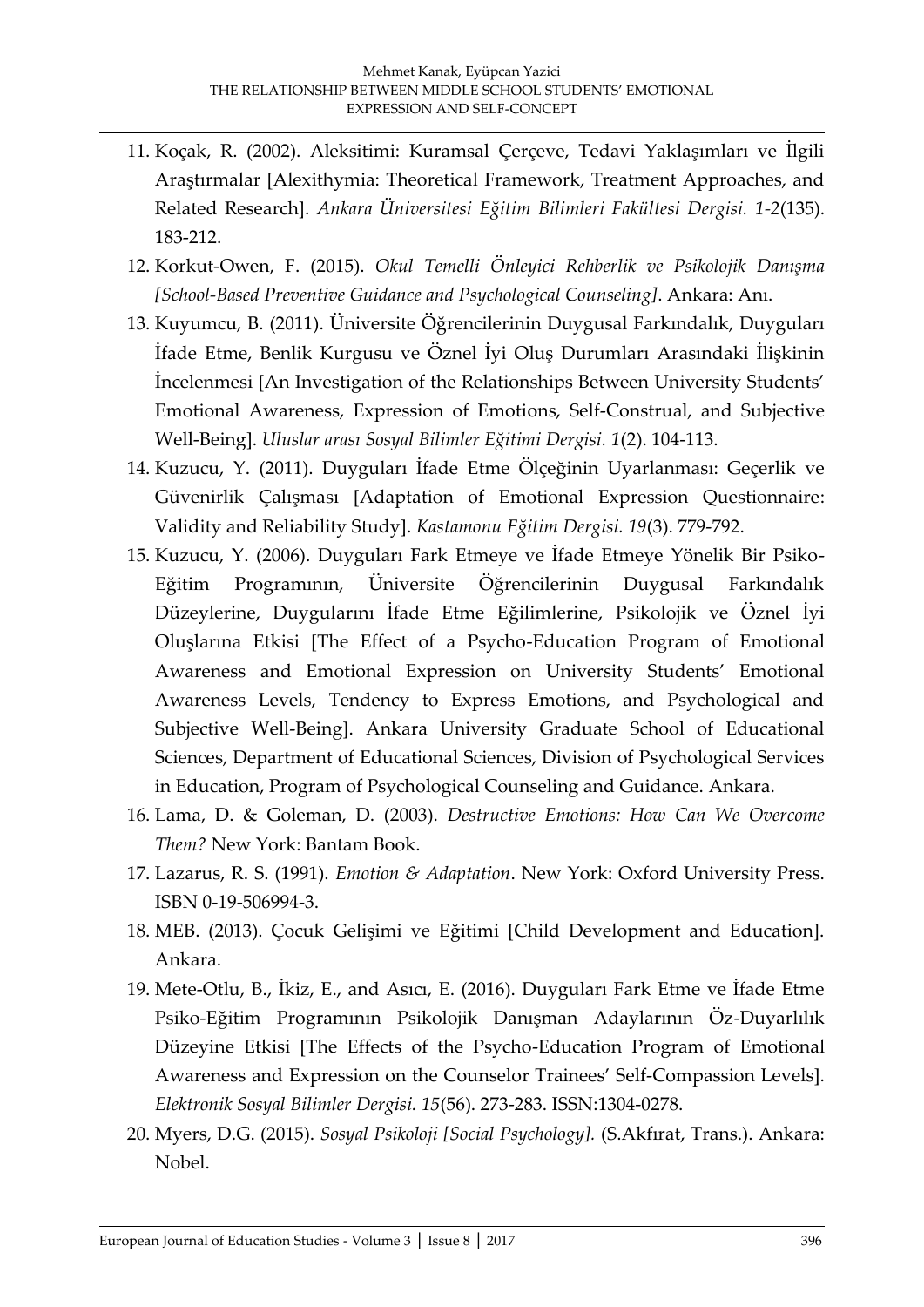- 21. Önder, A. (2006). Eğitici Drama Uygulamalarının Altı Yaş Çocuklarının Kendilik Algıları Üzerindeki Etkisi [The Effect of Educational Drama Activities on Six-Year-Old Children's Self-Perceptions]. *Kazım Karabekir Eğitim Fakültesi Dergisi. 13*. 29-34.
- 22. Özgüven, İ.E. (2012). *Bireyi Tanıma Teknikleri [Techniques of How to Know an Individual]*. Ankara: Nobel.
- 23. Santrock, J.W. (2012). *Ergenlik [Adolescence]*. Diğdem Müge Siyez (Trans.). İlkay Demir (Ed.), in *Benlik, Kimlik, Duygu ve Kişilik [Self, Identity, Emotion, and Personality]* (p.129-161). Ankara: Nobel.
- 24. Sezer, Ö. (2010). Ergenlerin Kendilik Algılarının Anne Baba Tutumları Ve Bazı Faktörlerle İlişkisi [The Relationship Between Adolescents' Self Perception and Parental Attitudes and Some Other Variables]. *Yüzüncüyıl Üniversitesi Eğitim Fakültesi Dergisi. 1,* 1-19.
- 25. Tutarel-Kışlak, Ş., Göztepe, I. (2012). Duygu Dışavurumu, Empati, Depresyon ve Evlilik Uyumu Arasındaki İlişkiler [The Relationships Between Expressed Emotion, Depression, Empathy and Marital Adjustment]. *Ankara Üniversitesi Sosyal Bilimler Enstitüsü Dergisi. 3*(2). 27-46.
- 26. Uçar, E. (2016). Facebook'ta Duyguları İfade Etme Ölçeği Geliştirme Çalışması [A Study for Developing a Scale of Expressing Emotions on Facebook]. *Ihlara Eğitim Araştırmaları Dergisi. 1*(1). 41-57.
- 27. Uran. B. (2016). *Aleksitimik Skoru Yüksek Olanlarda Benlik Algısı, Benlik Saygısı ve Değişik Demografik Özelliklerin Değerlendirilmesi [An Evaluation of Self-Perception, Self-Respect, and Various Demographic Variables in Individuals with a High Alexithymia Score]*. Nişantaşı University Institute of Social Sciences. Istanbul.
- 28. Uysal, R., Satıcı, A.S. (2014). Duygusal Dışavurumun İntikam Üzerindeki Yordayıcı Rolü [The Predictive Role of Emotional Expression on Revenge]. *Psikolojik Danışmanlık ve Eğitim Dergisi. 1*(1). 16-27.
- 29. Yıldırım, A. and Şimşek, H. (2016). *Sosyal Bilimlerde Nitel Araştırma Yöntemleri [Qualitative Research Methods in Social Sciences]* Ankara: Seçkin Yayıncılık.
- 30. Yıldırım, M. (2016). Lise Öğrencilerinde Kendilik İmgesinin Okul Başarısına Etkisi [The Effect of Self-Image on School Success Among High School Students]. *Marmara Üniversitesi Atatürk Eğitim Fakültesi Eğitim Bilimleri Dergisi. 43*. 157-168. ISSN: 1300-8889. DOI: 10.15285/ebd.63954.